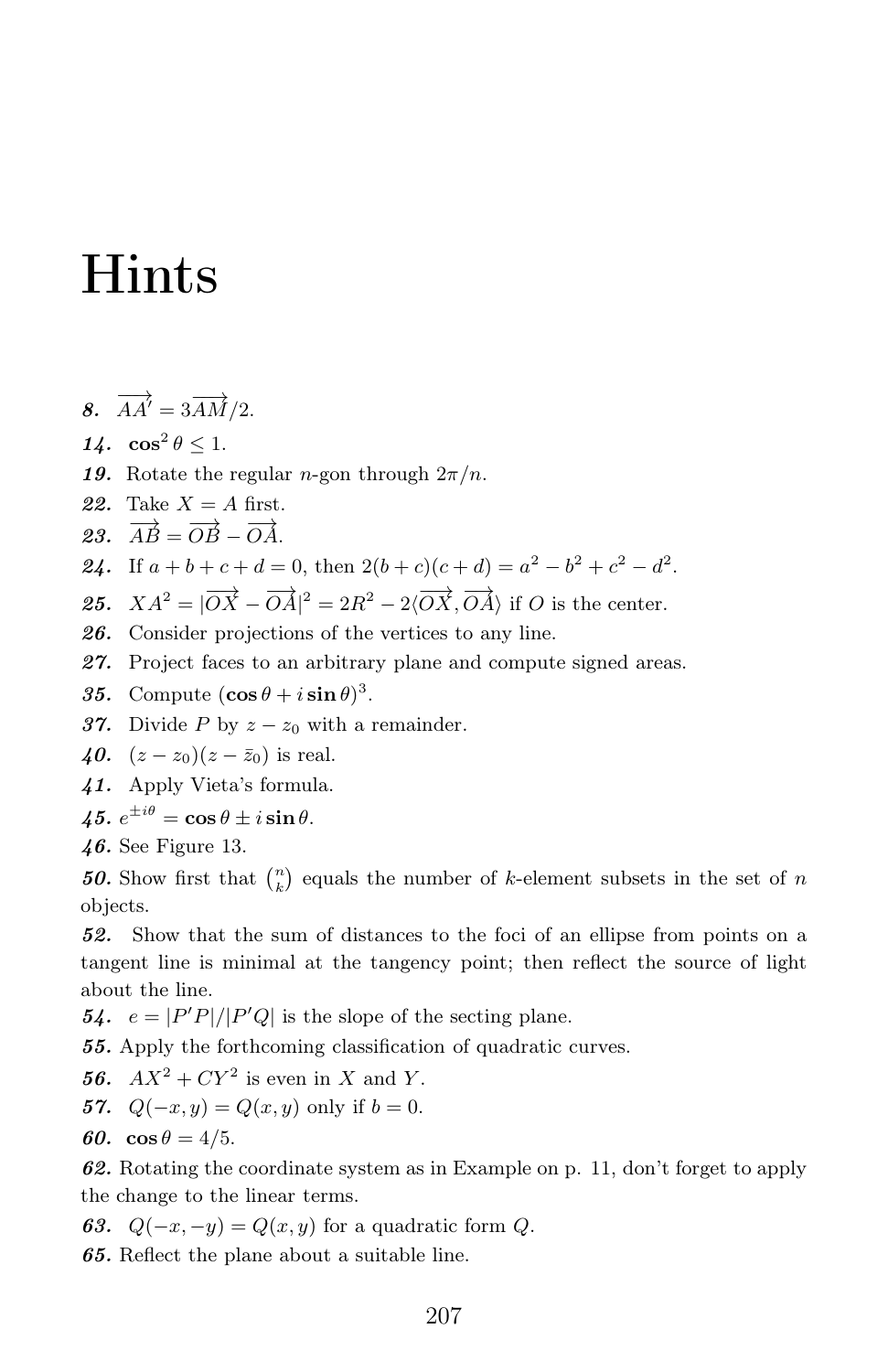68.  $x^2 + 4xy = (x + 2y)^2 - 4y^2$ .

**69.** Examine when the quadratic equation  $at^2 + 2bt + c = 0$  has a double root.

76. Given that A and B can be transformed into C, find a way to transform A into B.

80. For each of the normal forms, draw the region of the plane where the quadratic form is positive.

81. Draw the region on the plane where  $xy > 0$ .

85. First apply the Inertia Theorem to make  $Q = x_1^2 + x_2^2$ .

**91.** Take  $x_1 = x$ ,  $x_2 = \dot{x}$ .

**97.** In the "toy version," one of the quadratic forms is  $x^2 + y^2$ , the squared Euclidean distance to the origin.

**98.** 
$$
4ac = (a + c)^2 - (a - c)^2
$$
.

102.  $\frac{3n(n+1)}{2} - n^2 = \frac{n(n+3)}{2} > \frac{n^2}{2}$  $\frac{i^2}{2}$ .

103.  $1 \neq 0$ .

**105.** If  $ba = 1$  and  $ab' = 1$ , then  $b = bab' = b'$ .

110. This is a rephrasing of the previous exercise.

114. If  $(a, n) = 1$ , then  $ka + ln = 1$  for some integers k and l.

116. Show that a non-zero homomorphism between two fields maps 1 to 1, and inverses to inverses.

118. Construct the homomorphism  $f : \mathbb{Z} \to \mathbb{K}$  such that  $f(1) = 1$ .

**119.** Take  $\mathbb{F} = \{0, 1, \eta, \zeta\}$ , and set  $1 + 1 = 0$ ,  $\eta + \zeta = 1$ ,  $\eta \zeta = 1$ .

120.  $x^2 + x + 1 = (x + \eta)(x + \zeta)$ .

121. Compute  $0 + 0'$ .

122.  $-\mathbf{u} = (-1)\mathbf{u}$ .

123. Redefine multiplication by scalars as  $\lambda$ **u** = 0 for all  $\lambda \in \mathbb{K}$  and all **u**  $\in \mathcal{V}$ .

124.  $0u = (0 + 0)u = 0u + 0u$ .

130. Rotated parallelograms are still parallelograms.

133. A linear function on  $V \oplus W$  is uniquely determined by its restrictions to V and W.

136. Translate given linear subspaces by any vector in the intersection of the affine ones.

**142.** Examine the kernel of the map  $\mathbb{R}[x] \to \mathbb{R}^2$  which associates to a polynomial P the pair  $(P(1), P(-1))$  of its values at  $x = \pm 1$ .

153.  $\cos 4\theta + i \sin 4\theta = (\cos \theta + i \sin \theta)^4$ .

**155.** Prove that E is injective by identifying  $V$  with  $\mathbb{K}^n$  and evaluating coordinate functions on a non-zero vector.

**159.** To a linear form  $f: V/W \to \mathbb{K}$ , associate  $V \stackrel{\pi}{\to} V/W \stackrel{f}{\to} \mathbb{K}$ .

**161.**  $|\mathbb{F}| = p^n$ , where *n* is the dimension of  $\mathbb{F}$  as a  $\mathbb{Z}_p$ -vector space.

**168.** Both associate to an input  $x \in X$  the output  $w = f(g(h(x)))$ .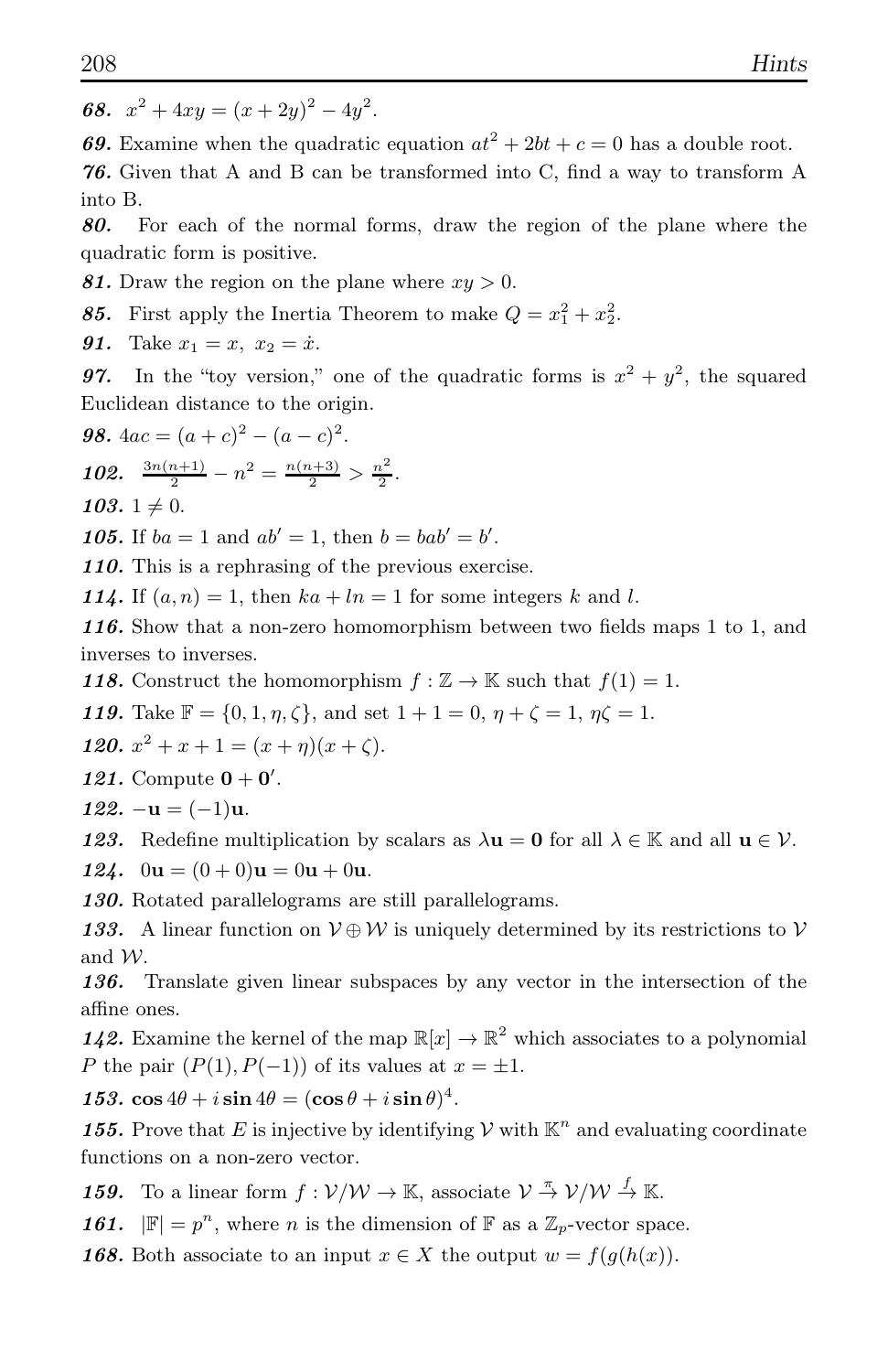- 177. Pick two  $2 \times 2$ -matrices at random.
- 180. Compute  $BAC$ , where B and C are two inverses of A.

181. Given two isomorphisms  $B: U \to V$  and  $A: V \to W$ , find an isomorphism from  $W$  to  $U$ .

- 182. Consider  $1 \times 2$  and  $2 \times 1$  matrices.
- 184. Solve  $D^{-1}AC = I$  for D and C.
- 188. Which  $2 \times 2$ -matrices are anti-symmetric?
- 192. Start with any non-square matrix.
- 202. Each elementary product contains a zero factor.
- 205. There are 12 even and 12 odd permutations.

**207.** Permutation 
$$
\begin{pmatrix} 1 & 2 & \dots & n-1 & n \\ n & n-1 & \dots & 2 & 1 \end{pmatrix}
$$
 has length  $\begin{pmatrix} n \\ 2 \end{pmatrix}$ .

**209.** Pairs of indices inverted by  $\sigma$  and  $\sigma^{-1}$  are the same.

210. The transformation:  $logarithm \rightarrow lagorithm \rightarrow algorithm$  consists of two transpositions.

213. Locate a pair  $(i, i + 1)$  of nearby indices which  $\sigma$  inverses, compose  $\sigma$  with the transposition of these indices, and show that the length decreases by 1.

**218.** 247 =  $2 \cdot 100 + 4 \cdot 10 + 7$ .

222. det $(-A) = (-1)^n \det A$ .

**224.**  $\det(C^tQC) = (\det Q)(\det C)^2$ .

235. Apply the 1st of the "cool formulas."

**236.** Compute the determinant of a  $4 \times 4$ -matrix the last two of whose rows repeat the first two.

**237.** Apply Binet–Cauchy's formula to the  $2 \times 3$  matrix whose rows are  $\mathbf{x}^t$  and  $\mathbf{y}^t$  .

238. Show that  $\Delta_n = a_n \Delta_{n-1} + \Delta_{n-2}$ .

 $240.$  Use the defining property of Pascal's triangle:  ${m \choose k}$ =  $\binom{m-1}{k} + \binom{m-1}{k-1}.$ 

**241.** Use the fact of algebra that a polynomial in  $(x_1, \ldots, x_n)$ , which vanishes when  $x_i = x_j$ , is divisible by  $x_i - x_j$ .

**242.** Divide the kth column by k and apply Vandermonde's identity.

**243.** Product  $p(x)q(y)$  of polynomials is linear in p and q.

**244.**  $p(s)q(s')$ .

246. (a) Product of linear forms is a bilinear form, and factors through  $V \otimes W$ ; (b)  $f \otimes w$  corresponds to the rank-1 linear map  $v \mapsto f(v)w$ .

249. Use universality. E.g., consider the bilinear map  $V \times W \to W \times V$ :  $(\mathbf{v}, \mathbf{w}) \mapsto$ w ⊗ v.

**251.** Use the operation of **symmetrization**  $\mathcal{V}^{\otimes p} \ni \mathbf{a} \mapsto \frac{1}{p!} \sum_{\sigma} \sigma(\mathbf{a})$ .

252. Polynomial functions on the Cartesian product of two spaces form the tensor product of the spaces of polynomial functions on the factors.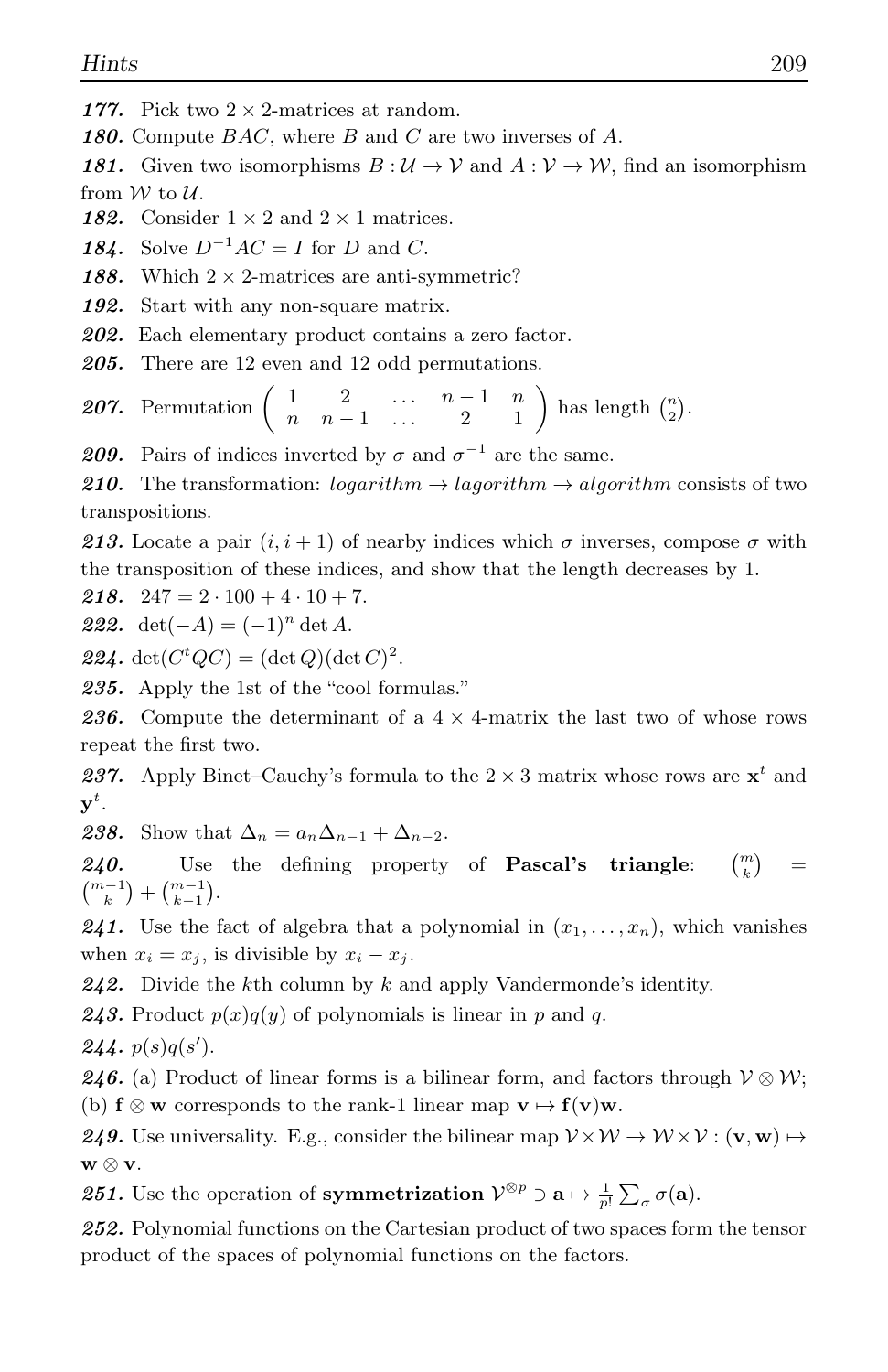253.  $e_{i_1} \otimes \cdots \otimes e_{i_p} \in B_p$  if any of the indices  $i_k$  coincide.

257. Use universality.

**265.** The exterior  $2n$ -form  $f^{\wedge n}$  does not change under changes of coordinates.

268. Vectors and covectors are transformed differently.

271.  $H:\mathbb{R}^7\to\mathbb{R}^1$ .

272. The space spanned by columns of A and B contains columns of  $A + B$ .

**280.**  $(A^t \mathbf{a})(\mathbf{x}) = \mathbf{a}(A\mathbf{x})$  for all  $\mathbf{x} \in \mathbb{K}^n$  and  $\mathbf{a} \in (\mathbb{K}^m)^*$ .

295. Modify the Gaussian elimination algorithm of Section 2 by permuting unknowns (instead of equations).

**296.** Apply the  $LUP$  decomposition to  $M<sup>t</sup>$ .

297. Apply  $LPU$ ,  $LUP$ , and  $PLU$  decompositions to  $M^{-1}$ .

302. When K has q elements, each cell of dimension l has  $q^l$  elements.

**306.** Consider the map  $\mathbb{R}^n \to \mathbb{R}^{p+q}$  defined by the linear forms.

319.  $T = A + iB$  where both A and B are Hermitian.

320.  $\langle \mathbf{x}, \mathbf{y} \rangle = \mathbf{z}^{\dagger} \mathbf{w}$ .

322.  $\langle \mathbf{z}, \mathbf{w} \rangle = \mathbf{z}^{\mathsf{T}} \mathbf{w}.$ 

323. Use the previous exercise.

**325.** The normal forms are:  $i|Z_1|^2 - i|Z_2|^2$ ,  $|Z_1|^2 - |Z_2|^2$ ,  $|Z_1|^2$ .

330. Take the linear form for one of new coordinates.

332. Prove that  $-1$  is a non-square.

335. There are 1 even and 3 odd non-degenerate forms.

339.  $\frac{1}{3} = 1 - \frac{2}{3}$ .

340. Start with inverting 2-*adic units*  $\cdots$  \*\*\* 1. (\* is a wild card).

342. Use the previous exercise.

366. Apply Vieta's formula.

**368.** Compute  $\langle \mathbf{x}, A\mathbf{x} \rangle$  for  $\mathbf{x} = \sum t_i \mathbf{v}_i$ , where  $\{v_i\}$  is an orthonormal basis of eigenvectors, and  $\sum t_i^2 = 1$ .

**369.** If  $AB = BA$ , then eigenspaces of A are B-invariant.

375. Find an eigenvector, and show that its orthogonal complement is invariant.

379. Construct  $v_1, \ldots, v_n$  by applying the Spectral Theorem to the non-negative Hermitian operator  $A^{\dagger}A$ , and check that  $A\mathbf{v}_i \in \mathcal{W}$  corresponding to distinct nonzero eigenvalues  $\mu_i$  of  $A^{\dagger}A$  are pairwiseperpendicular.

380. Rephrase the previous exercise in matrix form.

383. The equation  $\langle \mathbf{x}+t\mathbf{v}, \mathbf{x}+t\mathbf{v} \rangle = 0$  quadratic in t has no real solutions unless x is proportional to y.

$$
385. \langle \mathbf{x}, \mathbf{x} \rangle = (\sum x_i)^2 + \sum x_i^2.
$$

387. det $(U^t U) = 1$ .

396. See Example 1.

 $406.$  Use the previous exercise.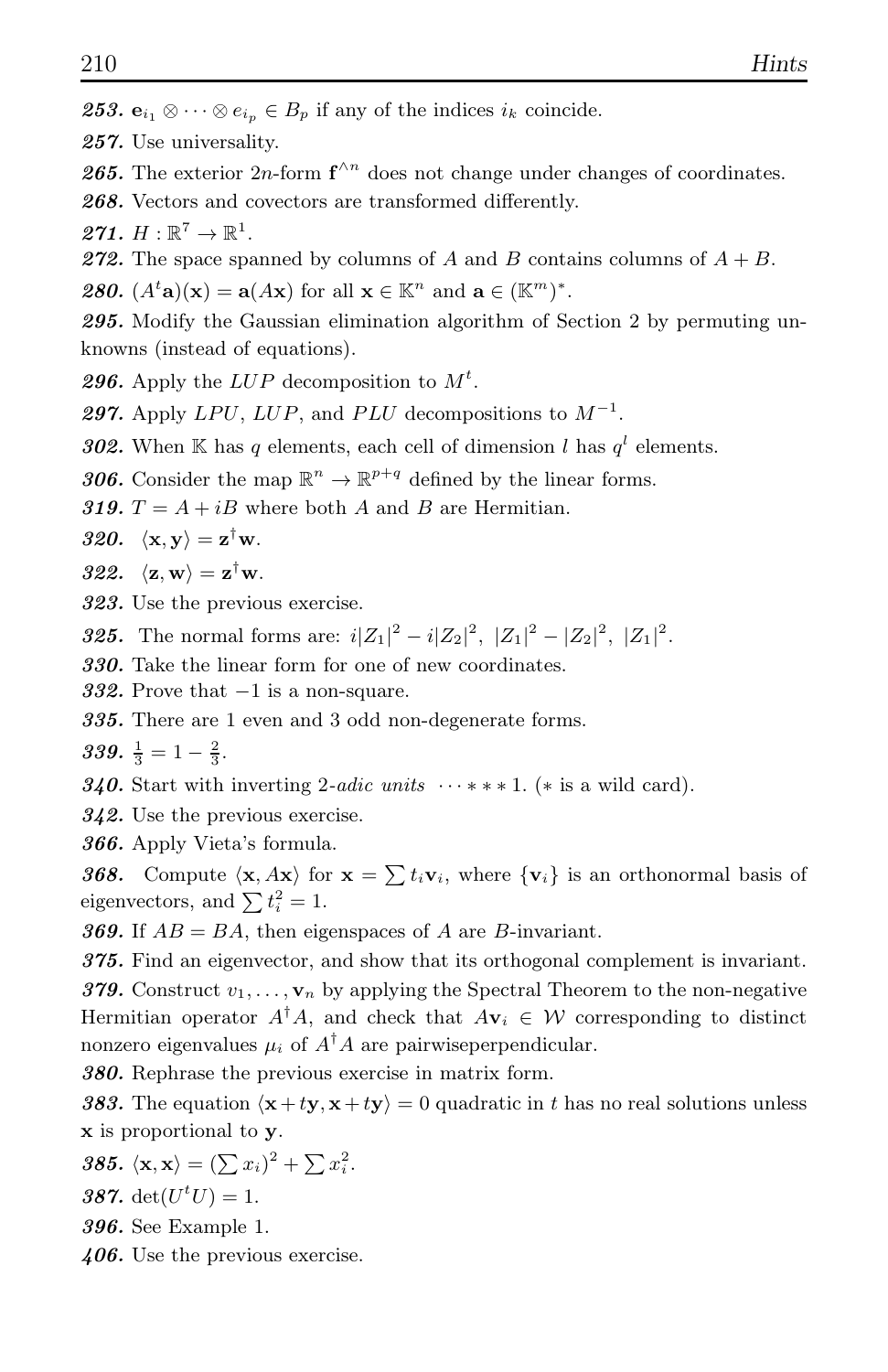408. Prove first that the radius of the circle must be equal to the middle semiaxis of the ellipsoid.

411. For "exactly onne" claim, use the coordinate-less description of the spectrum provided by the minimax principle.

412. When  $x \approx 0$ ,  $\sin x \approx x$ .

415. If T denotes the cyclic shift of coordinates in  $\mathbb{C}^n$ , then  $C = C_0I + C_1T + C_2I$  $\cdots + C_{n-1}T^{n-1}.$ 

428. Use Newton's binomial formula.

441. Pick A and B so that  $e^A e^B \neq e^B e^A$ .

444. Verify it first for a Jordan cell.

449. Make two of the lines the coordinate axes on the plane, and the third one the graph of an isomorphism between them.

450. If the first three lines are  $y = 0$ ,  $x = 0$ , and  $y = x$ ., then the fourth one is  $y = \lambda x$ .

451. If  $d = 0$ ,  $a = \infty$ ,  $b = 1$ , then  $\lambda = c$ .

453. Assuming that the spaces  $\mathcal{U}_i$  have the same dimension, and the maps between them are invertible, consider the determinant (or eigenvalues) of the composition of the maps around the cycle.

456. Use the theory of Bruhat cells.

457. Use Lemma, and apply induction on the length of the shortest of the legs. 458. Use Sylvester's rule together with the previous exercise.

461. On the unit sphere of area  $4\pi$ , the area of a triangle with the angles  $(\frac{\pi}{p}, \frac{\pi}{q}, \frac{\pi}{r})$ has the area  $\frac{\pi}{p} + \frac{\pi}{q} + \frac{\pi}{r} - \pi$ . Use this to compute the number of required triangles. 463. Compute  $R_{v_1}R_{v_2}$  to show that it is a Jordan cell of size 2 with the eigenvalue 1.

464. They correspond to positive roots  $\mathbf{e}_i - \mathbf{e}_j = \mathbf{v}_{i+1} + \cdots + \mathbf{v}_j$ , where  $0 \le i <$  $j \leq n$ .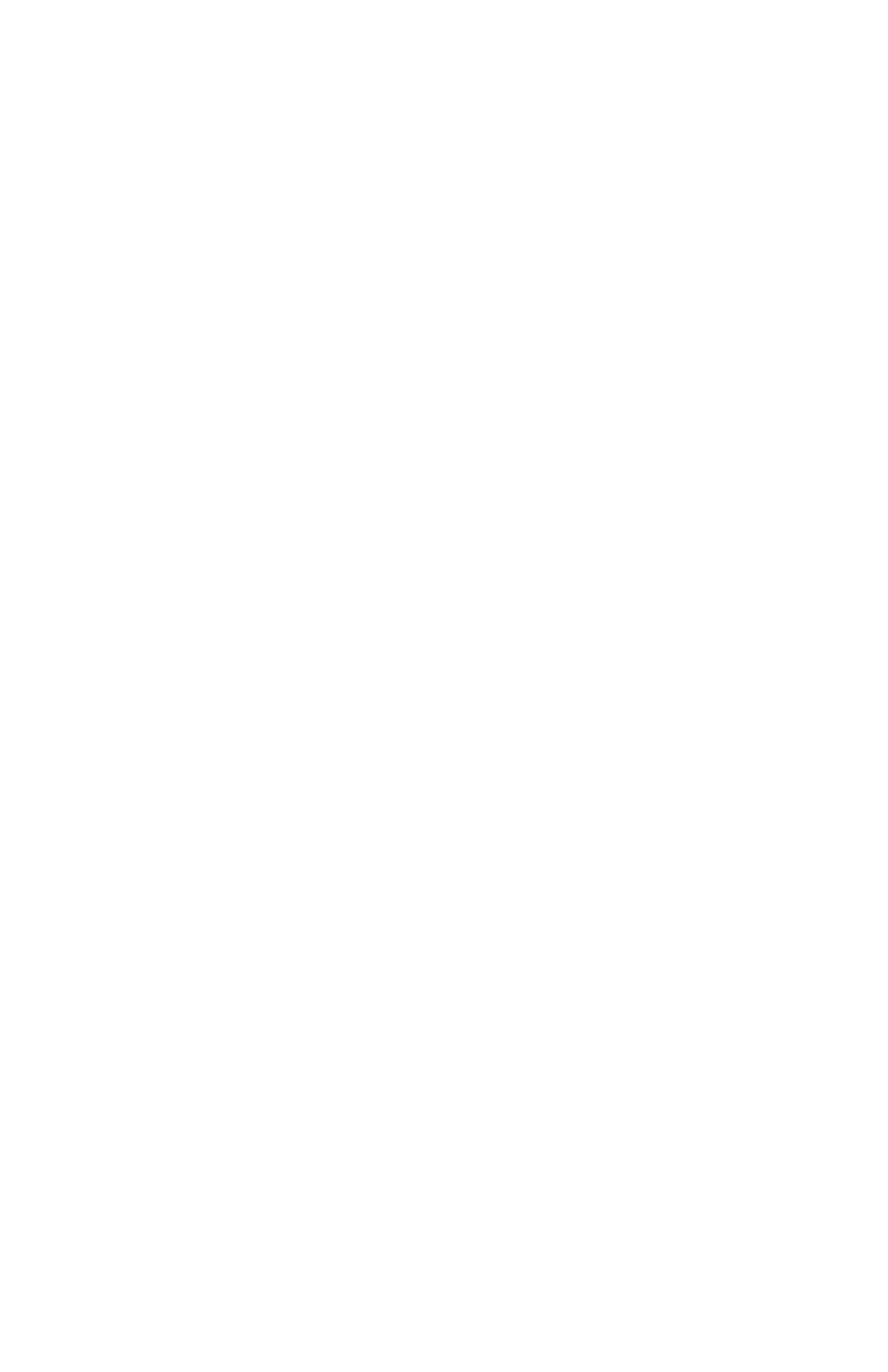## Answers

- 1.  $mg/2, mg\sqrt{3}/2$ .
- 2. 18 min (reloading time excluded).

6. It rotates with the same angular velocity along a circle centered at the barycenter of the triangle formed by the centers of the given circles.

10. 3/4.

13.  $7\overrightarrow{OA} = \overrightarrow{OA'} + 2\overrightarrow{OB'} + 4\overrightarrow{OC'}$  for any O. 15. 3/2. 17.  $2\langle \mathbf{u}, \mathbf{v} \rangle = |\mathbf{u} + \mathbf{v}|^2 - |\mathbf{u}|^2 - |\mathbf{v}|^2$ . 18. (b) No. 28. Yes; Yes (0); Yes. **29.** (a)  $\frac{1+5i}{13}$ ; (b)  $\frac{1-i\sqrt{3}}{2}$ . 31.  $|z|^{-2}$ . 33. (a)  $\sqrt{2}, -\pi/4$ ; (b)  $2, -\pi/3$ .  $34. \frac{-1+i\sqrt{3}}{2}.$ 38.  $2 \pm i$ ;  $i \frac{1 \pm \sqrt{5}}{2}$ ;  $1 + i$ ,  $1 + i$ ;  $1 \pm \frac{\sqrt{6} - i\sqrt{2}}{2}$ . 39.  $-2, 1 \pm i\sqrt{3}$ ;  $i, \frac{\pm \sqrt{3}-i}{2}$ ;  $\pm i\sqrt{2}, \pm i\sqrt{2}$ ;  $\frac{\sqrt{3}\pm i}{2}$ ,  $\frac{\sqrt{3}\pm i}{2}$ ;  $\pm i, \pm \frac{\sqrt{3}\pm i}{2}$ . 42.  $a_k = (-1)^k \sum_{1 \leq i_1 < \dots < i_k \leq n} z_{i_1} \cdots z_{i_k}.$ 45.  $\cos \theta = (e^{i\theta} + e^{-i\theta})/2$ ,  $\sin \theta = (e^{i\theta} - e^{-i\theta})/2i$ . 47. The upper halp-plane  $\text{Im} w > 0$ . 49.  $\cos 3\theta = 4\cos^3 \theta - 3\cos \theta$ ,  $\sin 3\theta = 3\sin \theta - 4\sin^3 \theta$ . 58. Yes,  $k(x^2+y^2)$ . 59.  $y = \pm x$ ; level curves of (a) are ellipses, of (c) hyperbolas. 60.  $2X^2 - Y^2 = 1$ . **62.** Semiaxes  $2/\sqrt{3}$  and 2. **64.** (a)  $\pm(\sqrt{\alpha^2-\beta^2},0)$ , (b)  $\pm(\sqrt{\alpha^2+\beta^2},0)$ . 68. 2nd ellipse, 1st & 4th hyperbolas.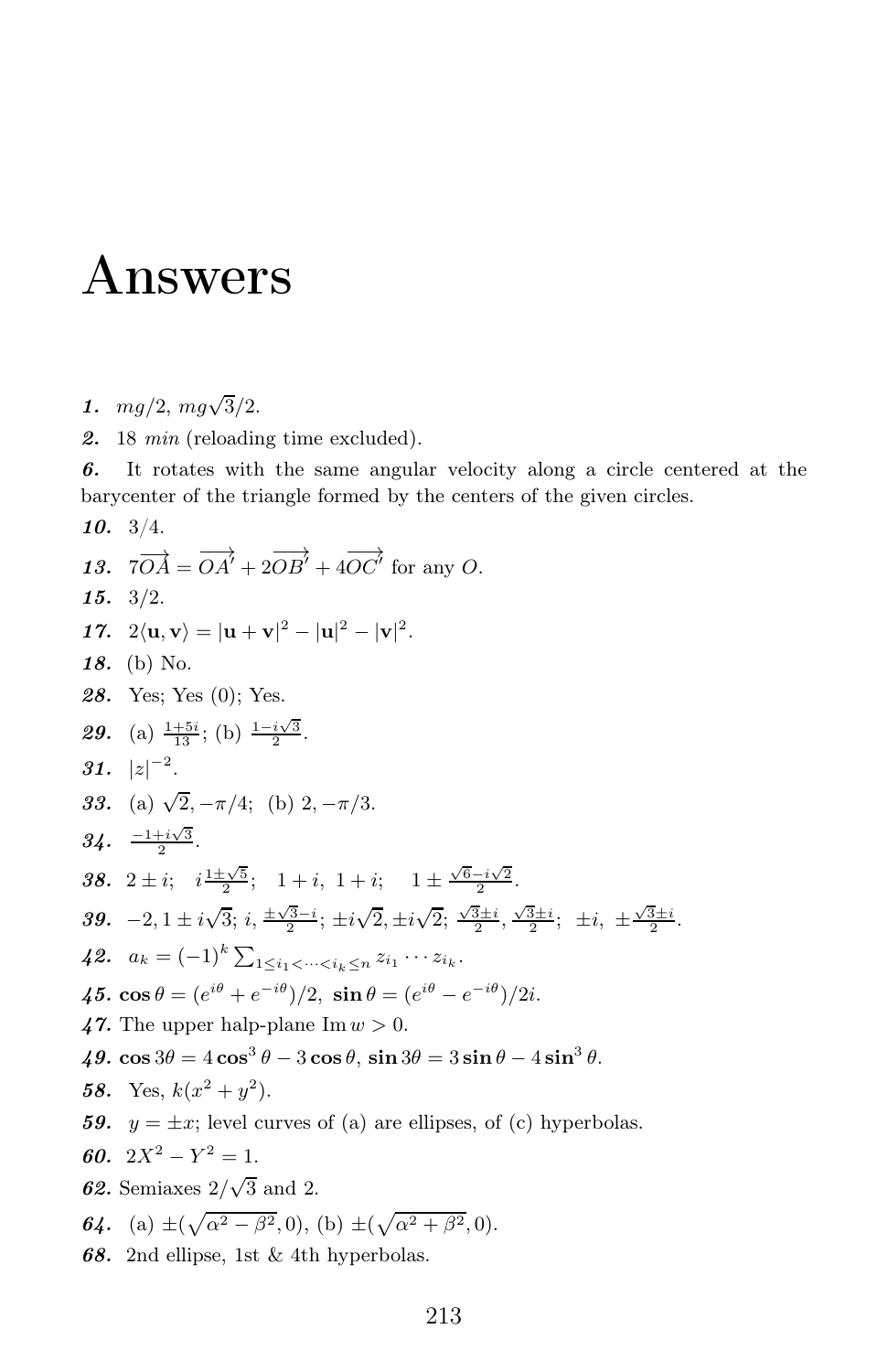72. A pair of intersecting lines,  $x - 1 = \pm (2y - 1)$ . 79. For normal forms,  $X^2$  and 0 can be taken. 84.  $(n+1)(n+2)/2$ . **88.**  $x(t) = x(0)e^{\lambda t}$ . 89.  $x(t) = x(0)e^{3t}, y(t) = y(0)e^{-t}, z(t) = z(0).$ **92.**  $\dot{X}_1 = iX_1, \quad \dot{X}_2 = -iX_2.$ 96. Yes, some non-equivalent equations represent the empty set. 101.  $\frac{n(n+1)}{2}$ . 107. Use the **Euclidean algorithm**: divide a by b with the remainder  $r$ , then divide b by r with the remainder  $r_1$ , then divide r by  $r_1$  with the remainder  $r_2$ , etc. until the remainder becomes 0. 108. Use the previous exercises. 111. n. 113. 1, 3, 5, 7. 135. Points, lines, and planes. 138.  $p^n$ ;  $p^{mn}$ . 139.  $p^{n(n-1)/2}$ . 141. (b)  $\text{Ker } D = \mathbb{K}[x^p] \subset \mathbb{K}[x]$ . 150. dim  $= 2$ . **152.**  $x^k = x_1^k L_1(x) + \cdots + x_n^k L_n(x), k = 0, \ldots, n-1.$ 156. (a) n; (b)  $n(n+1)/2$ . 157. 2. 162. yes, no, no, yes, no, yes, yes, no. **164.**  $E = \mathbf{va}$ , i.e.  $e_{ij} = v_i a_j$ ,  $i = 1, ..., m, j = 1, ..., n$ . 165.  $\begin{bmatrix} \cos \theta & -\sin \theta \\ \sin \theta & \cos \theta \end{bmatrix}$ .

**167.** Check your answers using associativity, e.g.  $(CB)A = C(BA)$ .

Other answers: 
$$
BAC = \begin{bmatrix} 3 & 1 \\ 3 & 3 \end{bmatrix}
$$
,  $ACB = \begin{bmatrix} 0 & -2 \\ 3 & 6 \end{bmatrix}$ .

173. 
$$
\left[\begin{array}{cc} \cos 1^{\circ} & -\sin 1^{\circ} \\ \sin 1^{\circ} & \cos 1^{\circ} \end{array}\right].
$$

**174.** If  $B = A^k$ , then  $b_{i,i+k} = 1$ , and all other  $b_{ij} = 0$ .

175. The answer is the same as in the previous problem.

176. (a) If A is  $m \times n$ , B must be  $n \times m$ . (b) Both must be  $n \times n$ .

178. Exactly when  $AB = BA$ .

185. Restriction of linear functions on W to the subspace  $V$ .

187. I.

189.  $S = 2x_1y_1 + x_1y_2 + x_2y_1$ ,  $A = x_1y_2 - x_2y_1$ .

190. No, only if  $AB = BA$ .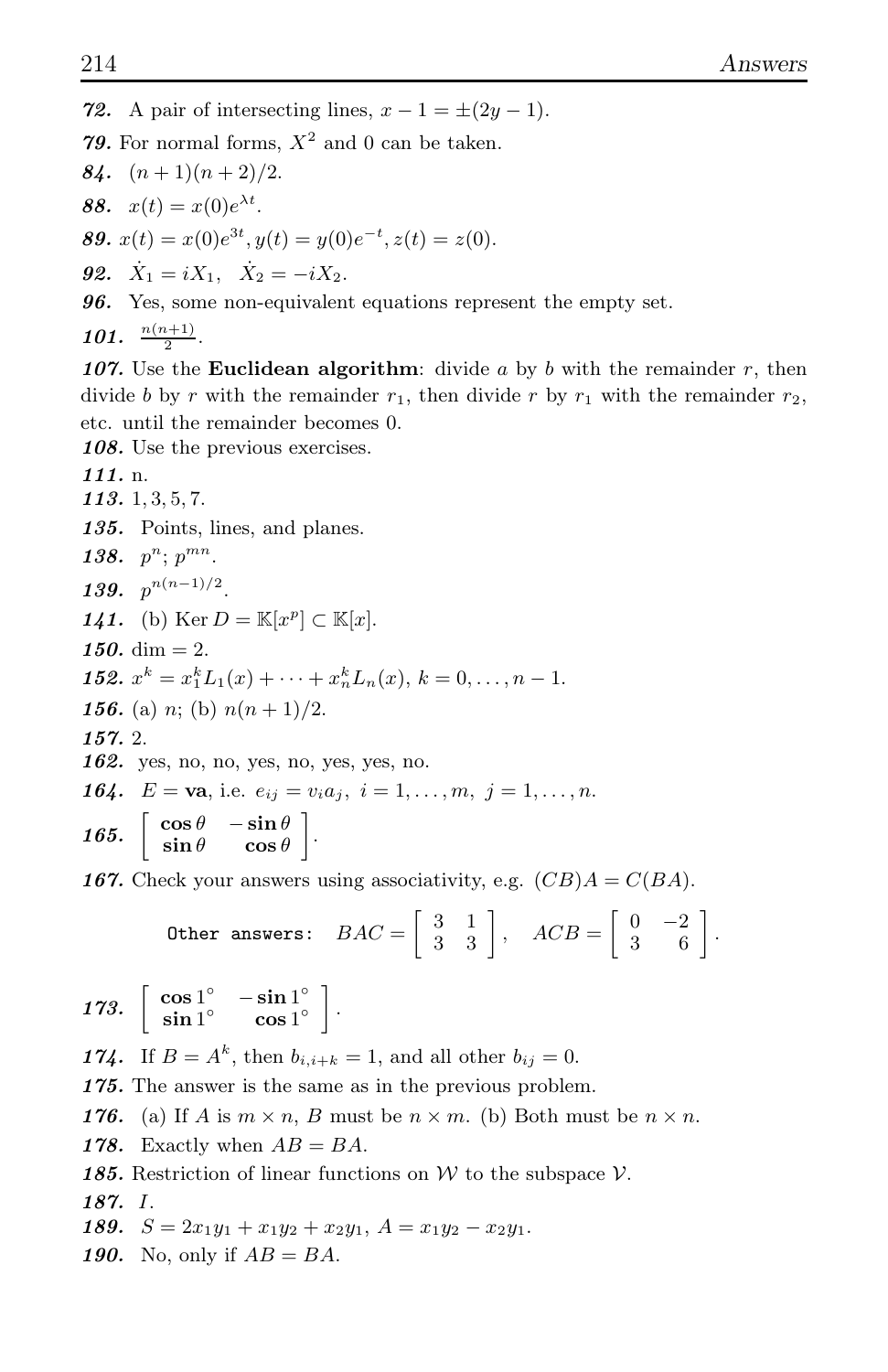**193.** No: yes (of  $x, y \in \mathbb{R}^1$ ); yes (in  $\mathbb{R}^2$ ). 194.  $(\sum x_i)(\sum y_i)$  and  $\sum_{i \neq i} x_i y_j/2$ .  $T^{\dagger} = \overline{z_2} w_1; S_1 = (\overline{z_1} w_2 + \overline{z_2} w_1)/2, S_2 = (\overline{z_1} w_2 - \overline{z_2} w_1)/2i;$ 196.  $H_1 = (\overline{z_1} z_2 + \overline{z_2} z_1)/2, H_2 = (\overline{z_1} z_2 - \overline{z_2} z_1)/2i.$ **197.**  $(\overline{z_1} w_2 + \cdots + \overline{z_{n-1}} w_n + \overline{z_2} w_1 + \cdots + \overline{z_n} z_{n-1})/2$ . 198.  $T \mapsto C^{\dagger}TC$ . **200.** No, yes,  $n^2$ . **203.** 1; 1;  $\cos(x + y)$ .  $204.2, 1; -2.$ **206.**  $k(k-1)/2$ . 208.  $n(n-1)/2-l$ . **212.** Transpositions  $\tau^{(i)}$  of nearby indices  $(i, i + 1), i = 1, \ldots, n - 1$ . **214.** E.g.  $\tau_{14}\tau_{34}\tau_{25}$ . 215. No; yes. 216. + (6 inverted pairs); + (8 inverted pairs). **217.**  $-1522200$ ;  $-29400000$ .  $219.0.$ 220. Changes sign, if  $n = 4k + 2$  or  $n = 4k + 3$  for some k, and remains unchanged otherwise. 221.  $x = a_1, \ldots, a_n$ . 223. Leave it unchanged. **227.** (a)  $(-1)^{n(n-1)/2}a_1a_2\cdots a_n$ , (b)  $(ad-bc)(eh-fg)$ . **228.** (a) 9, (b) 5. **229.** (a)  $\begin{bmatrix} -\frac{5}{18} & \frac{7}{18} & \frac{1}{18} \\ \frac{1}{18} & -\frac{5}{18} & \frac{7}{18} \\ \frac{7}{18} & \frac{1}{18} & -\frac{5}{18} \end{bmatrix}$ , (b)  $\begin{bmatrix} 1 & -1 & 0 \\ 0 & 1 & -1 \\ 0 & 0 & 1 \end{bmatrix}$ . **230.** (a)  $\mathbf{x} = \begin{bmatrix} -\frac{2}{9}, \frac{1}{3}, \frac{1}{9} \end{bmatrix}^t$ , (b)  $\mathbf{x} = \begin{bmatrix} 1, -1, 1 \end{bmatrix}^t$ . **232.**  $(\det A)^{n-1}$ , where *n* is the size of *A*. 233. Those with determinants  $\pm 1$ . **234.** (a)  $x_1 = 3, x_2 = x_3 = 1$ , (b)  $x_1 = 3, x_2 = 4, x_3 = 5$ . **235.** (a)  $-x_1^2 - \cdots - x_n^2$ , (b)  $(ad - bc)^3$ . 239.  $\lambda^{n} + a_{1}\lambda^{n-1} + \cdots + a_{n-1}\lambda + a_{n}$  $240.1$ **242.** 1!3!5! $\cdots$  (2n - 1)!.  $247$ . Use the property to establish a canonical isomorphism between two candidates on the role of  $V \otimes W$ .

**262.** 
$$
2(f_{12}f_{34} - f_{13}f_{24} + f_{14}f_{23}).
$$

 $271.1$ 

273. The system is consistent whenever  $b_1 + b_2 + b_3 = 0$ .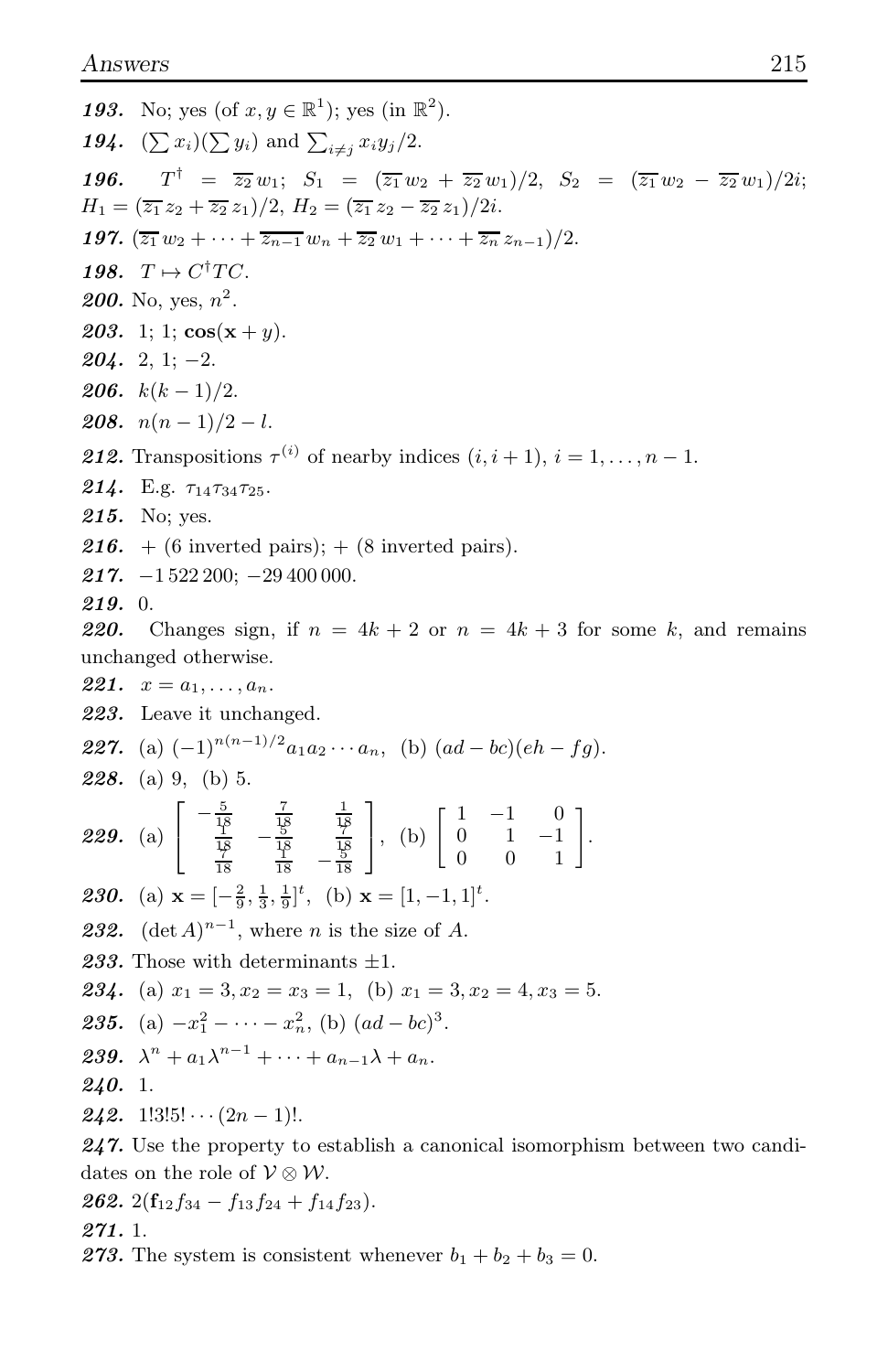**279.** (a) Yes, (b) yes, (c) yes, (d) no, (e) yes, (f) no, (g) no, (h) yes. 283.  $0 < \text{codim} < k$ . 285. Two subspaces are equivalent if and only if they have the same dimension. **286.** The equivalence class of an ordered pair  $\mathcal{U}, \mathcal{V}$  of subspaces is determined by  $k := \dim U, l := \dim V$ , and  $r := \dim(U + V)$ , where  $k, l \leq r \leq n$  can be arbitrary. **287.** (a)  $q^n$ ; (b)  $(q^n - 1)(q^n - q)(q^n - q^2) \cdots (q^n - q^{n-1})$ ; (c)  $(q^n - 1)(q^n - q)(q^n - q^2) \cdots (q^n - q^{r-1});$ (d)  $(q^n - 1)(q^n - q) \cdots (q^n - q^{r-1})/(q^r - 1)(q^r - q) \cdots (q^r - q^{r-1}).$ 288.  $x_1 = 3, x_2 = 1, x_3 = 1$ ; inconsistent;  $x_1 = 1, x_2 = 2, x_3 = -2$ ;  $x_1 = 2t_1 - t_2, x_2 = t_1, x_3 = t_2, x_4 = 1;$  $x_1 = -8, x_2 = 3 + t, x_3 = 6 + 2t, x_4 = t; x_1 = x_2 = x_3 = x_4 = 0; x_1 =$  $\frac{3}{17}t_1 - \frac{13}{17}t_2, x_2 = \frac{19}{17}t_1 - \frac{20}{17}t_2, x_3 = t_1, x_4 = t_2;$  $x_1 = -16 + t_1 + t_2 + 5t_3, x_2 = 23 - 2t_1 - 2t_2 - 6t_3, x_3 = t_1, x_4 = t_2, x_5 = t_3.$ 289.  $\lambda = 5$ . **290.** (a)  $rk = 2$ , (b)  $rk = 2$ , (c)  $rk = 3$ , (d)  $rk = 4$ , (e)  $rk = 2$ . 291. Inverse matrices are:  $\begin{bmatrix} 1 & -4 & -3 \\ 1 & 1 & -1 \end{bmatrix}$  $1 -5 -3$  $\begin{bmatrix} 1 & -4 & -3 \\ 1 & -5 & -3 \\ -1 & 6 & 4 \end{bmatrix}$  $\frac{1}{4}$ 4  $\sqrt{ }$  $\overline{\phantom{a}}$ 1 1 1 1 1 1 −1 −1 1 −1 1 −1 1 −1 −1 1 1  $\vert \cdot$  $\sqrt{ }$  $\overline{\phantom{a}}$  $\frac{2}{2}$  -1 0 0 −3 2 0 0 31 −19 3 −4 −23 14 −2 3 1  $\vert \cdot$ 

**300.**  $\binom{n}{2} - l(\sigma)$ , where  $l(\sigma)$  is the length of the permutation.

301.  $[n]_q! := [1]_q[2]_q \cdots [n]_q$  (called **q-factorial**), where  $[k]_q := \frac{q^n - 1}{q - 1}$ .

303. Inertia indices  $(p, q) = (1, 1), (2, 0), (1, 2)$ .

308. Empty for  $p = 0$ , has 2 components for  $p = 1$ , and 1 for  $p = 2, 3, 4$ . **312.**  $z_1^2 + z_2^2 = 1, z_1^2 + z_2^2 = 0, z_2 = z_1^2, z_1^2 = 1, z_1^2 = 0.$ 

313. Two parallel lines.

318. Those all of whose entries are imaginary.

319.  $T(\mathbf{z}, \mathbf{w}) =$ 

$$
\frac{1}{2}[T(\mathbf{z}+\mathbf{w},\mathbf{z}+\mathbf{w})+iT(i\mathbf{z}+\mathbf{w},i\mathbf{z}+\mathbf{w})-(1+i)(T(\mathbf{z},\mathbf{z})+T(\mathbf{w},\mathbf{w}))].
$$

326.  $d_{ii} = \Delta_i / \Delta_{i-1}$ .

**327.** 
$$
(p,q) = (2,2), (3,1).
$$

345. No.

346. The sum of the squares of all sides of a parallelogram is equal to the sum of the squares of the diagonals.

359. id.

384.  $\theta(\mathbf{e}_i, \mathbf{e}_{i+1}) = 2\pi/3$ , while all other pairs are perpendicular.

**386.** One can take  $f_i = e_i - e_0$ , and  $h_i = e_i - e_{i-1}$ , where  $i = 1, \ldots n$ .

388. Rotations about the origin, and reflections about a line passing thorough the origin, which have determinants 1 and −1 respectively.  $394. \pm 1.$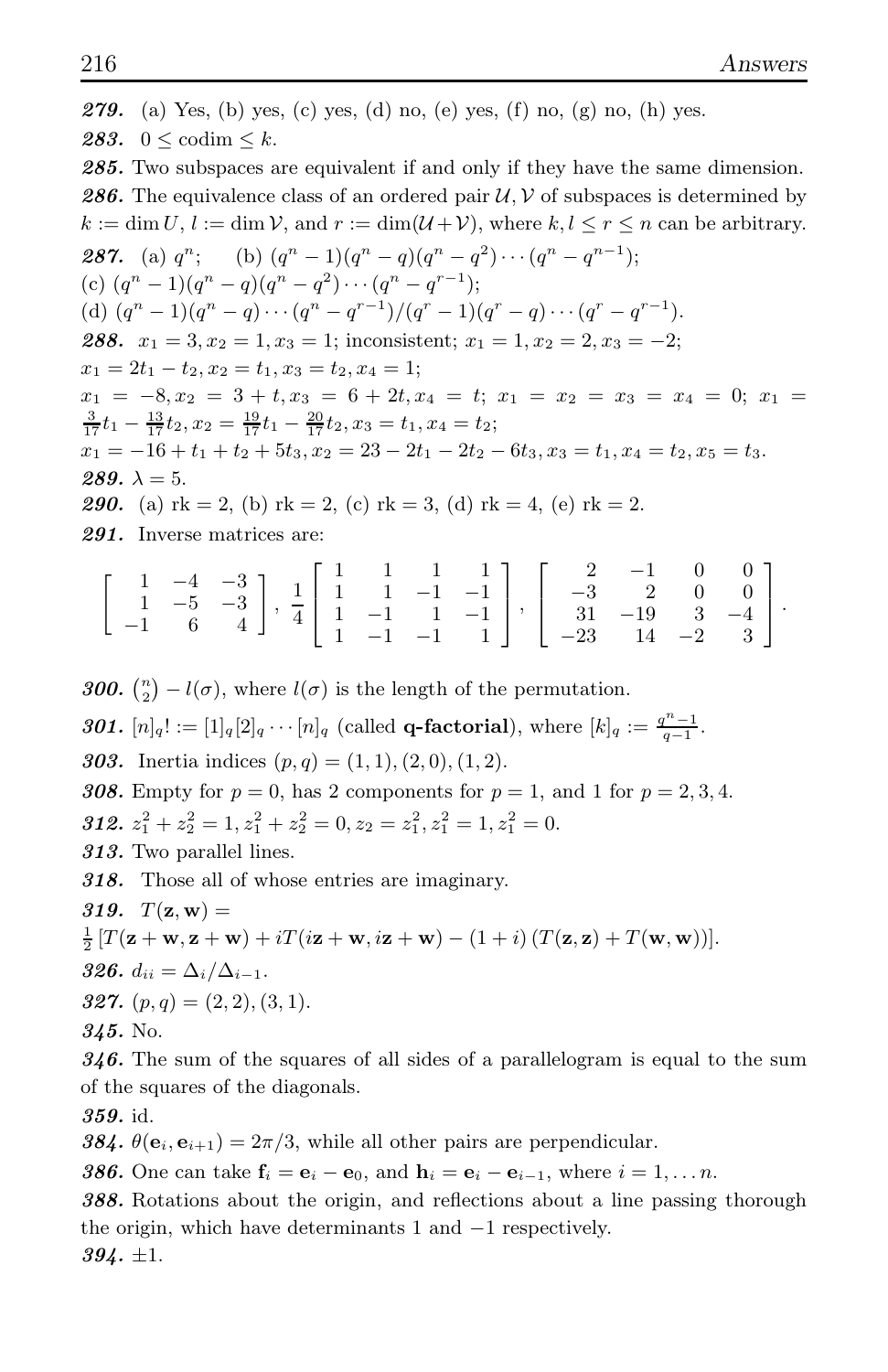401. The operator is  $\left[\begin{array}{cc} 0 & 1 \\ -1 & 0 \end{array}\right]$ .  $\pmb{427.}$   $(a)$  $\begin{bmatrix} 1 & 0 & 0 \end{bmatrix}$ 0 2 0  $0 \t 0 \t -1$ 1  $(b) \begin{bmatrix} -2 & 0 & 0 \\ 0 & 1 & 0 \end{bmatrix}$  $\left[\begin{array}{ccc} 2 & 0 & 0 \ 0 & 1 & 0 \ 0 & 0 & 1 \end{array}\right]$  $(c) \begin{bmatrix} -3 & 0 & 0 \\ 0 & 1 & 1 \end{bmatrix}$  $\left[\begin{array}{ccc} 3 & 0 & 0 \\ 0 & 1 & 1 \\ 0 & 0 & 1 \end{array}\right]$ (e)  $\begin{bmatrix} 2 & 1 & 0 \end{bmatrix}$ 0 2 1  $\left[\begin{array}{ccc} 2 & 1 & 0 \ 0 & 2 & 1 \ 0 & 0 & 2 \end{array}\right]$  $(f)$  $\begin{bmatrix} 2 & 0 & 0 \end{bmatrix}$  $\left[\begin{array}{ccc} 2 & 0 & 0 \ 0 & -1 & 0 \ 0 & 0 & 0 \end{array}\right]$  $(k) \begin{bmatrix} -1 & 0 & 0 \\ 0 & 0 & 1 \end{bmatrix}$  $\left[\begin{array}{ccc} 1 & 0 & 0 \ 0 & 0 & 1 \ 0 & 0 & 0 \end{array}\right]$ (l)  $\begin{bmatrix} 1 & 0 & 0 \end{bmatrix}$  $0 \quad i \quad 0$  $0 \t 0 \t -i$ 1 . 437.  $(a_0 - n(a_0 - a_1/3))3^n$ . 438. (a)  $(1 + \sqrt{10})/3$ . 441.  $A = \begin{bmatrix} 0 & 1 \\ 0 & 0 \end{bmatrix}$  and  $B = \begin{bmatrix} 0 & 0 \\ 1 & 0 \end{bmatrix}$  will do. 448. Pairs of  $m \times n$ -matrices; pairs of matrices of transposed sizes.

 $452.~\mathbb{K}^1.$ 

454. The restriction to the eigenline.

459. (a)  $(2, 2, r)$ ,  $(2, 3, 3)$ ,  $(2, 3, 4)$ ,  $(2, 3, 5)$ ; (b)  $(3, 3, 3)$ ,  $(2, 4, 4)$ ,  $(2, 3, 6)$ .

461. Symmetry planes of regular polyhedron (tetrahedron in case (b), octahedron or cube in case (c), and icosahedron or dodecahedron in case (d)) partition the surface of the sphere circumscribed around the polyhedron into (respectively, 24, 48, and 120) required spherical triangles.

462. Since  $\langle \mathbf{v}, \mathbf{v} \rangle = 2$ , we have:

 $\langle x - \langle x, v \rangle v, y - \langle y, v \rangle v \rangle = \langle x, y \rangle - \langle x, v \rangle \langle v, y \rangle - \langle y, v \rangle \langle x, v \rangle + 2 \langle x, v \rangle \langle v, v \rangle$  $= \langle \mathbf{x}, \mathbf{y} \rangle.$ 

464.  $\mathcal{V}^{i,j}: \cdots \to 0 \to \mathbb{K}^1 \stackrel{\simeq}{\to} \cdots \stackrel{\simeq}{\to} \mathbb{K}^1 \to 0 \to \ldots$  (*i* zeroes followed by  $j-i$ copies of  $\mathbb{K}^1$ , followed by  $n - j$  zeroes).

465. 
$$
\mathcal{V}^{0,n} \oplus \mathcal{V}^{1,n} \oplus \cdots \oplus \mathcal{V}^{n-1,n}.
$$

466.  $X(t) = e^{tA} X(0) e^{-tA}$ .

467. Eigenvalues are  $\lambda_i - \lambda_j$ ,  $i, j = 1, \ldots, n$ . In the space of linear forms, they form the root system of type  $A_{n-1}$ . Eigenvectors are matrices  $E_{ij}$  whose all entries are 0 except a single 1 in the *i*th row and *j*th column.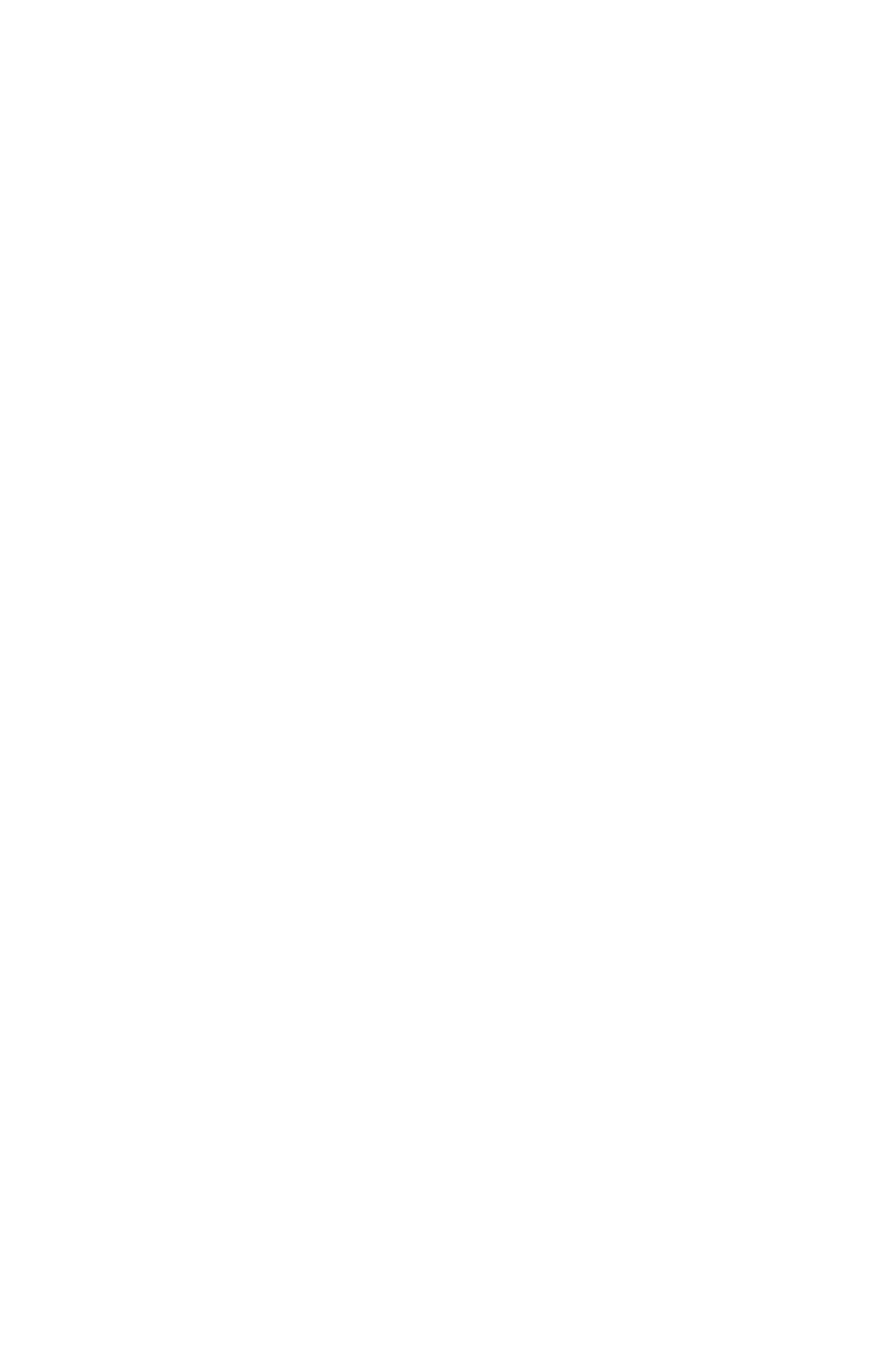## Index

 $n$ -space, 43

n-vectors, 43 absolute value, 12 addition of vectors, 39 additivity, 7 adjoint form, 68 adjoint map, 63, 104 adjoint systems, 107 adjugate matrix, 82 affine subspace, 45, 48 algebraic number, 40 algebraically closed field, 176 annihilator, 56 anti-Hermitian form, 69, 130 anti-Hermitian quadratic form, 130 anti-linear, 68 anti-symmetric bilinear form, 66 anti-symmetric matrix, 66 anti-symmetric operator, 157 anti-symmetrization, 94, 95 argument of complex number, 13 associative, 60 associativity, 4 augmented matrix, 110 axiom, 39 axis of symmetry, 25 Bézout, 17 Bézout's theorem, 17 back substitution, 110 barycenter, 4 basis, 5, 50 bijective, 44 bilinear form, 65 bilinearity, 8 Binet, 86 Binet–Cauchy formula, 86 block, 77 block triangular matrix, 77 Bruhat cell, 121

canonical form, 29 canonical isomorphism, 55 canonical projection, 48 Cartesian coordinates, 9 category of vector spaces, 44 Cauchy, 86 Cauchy – Schwarz inequality, 9, 141 Cauchy's interlacing theorem, 162 Cayley transform, 145 characteristic, 41 characteristic equation, 146 characteristic polynomial, 35, 169 Chebyshev, 54 Chebyshev polynomials, 54 classification theorem, 29 codimension, 106 cofactor, 81 cofactor expansion, 81, 85 column, 47 column space, 113 commutative square, 103, 195 commutativity, 4 commutator, 132 complementary multi-index, 85 complete flag, 119 completing squares, 26 complex conjugate, 11 complex conjugation, 155 complex multiplication, 159 complex sphere, 128 complex vector space, 40 complexification, 155 components, 47 components of tensor, 91 composition, 59 congruent modulo n, 41 conic section, 21 conics, 127 connected graph, 193 continuous time, 181 contravariant, 91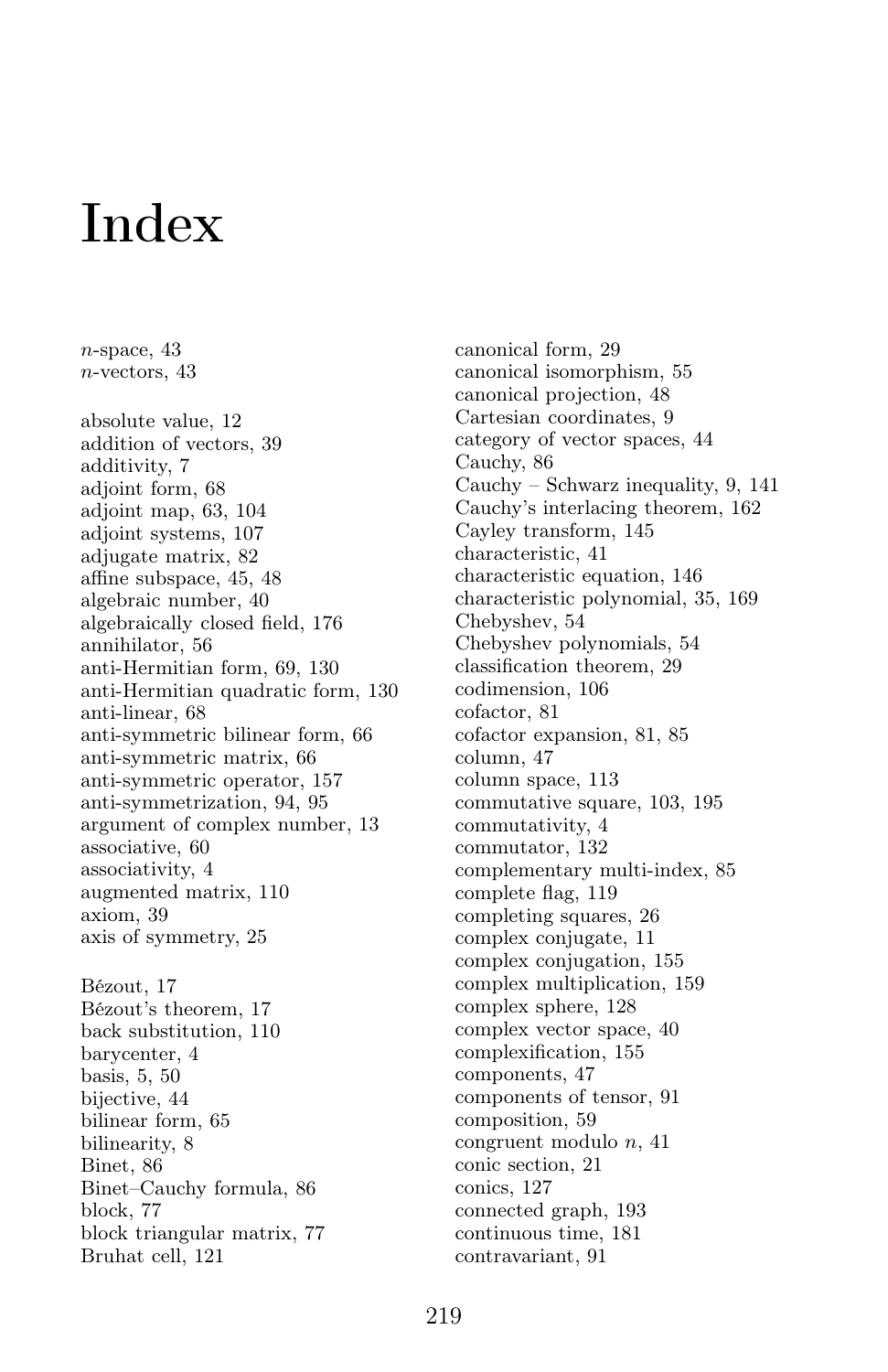coordinate Euclidean space, 153 coordinate flag, 120 coordinate system, 5 coordinate vectors, 43, 47 coordinates, 5, 43, 47, 52 covariant, 91 covector, 91 Cramer's rule, 83 cross product, 88 cross-ratio, 199 cylinder, 127 Dandelin, 22 Dandelin's spheres, 21 Darboux, 137 Darboux basis, 137 decomposable representation, 196 degenerate bilinear form, 161 Descartes, 9 determinant, 37, 71 diagonal matrix, 47 diagonalizable matrix, 175 differential form, 98 dimension, 52 dimension of Bruhat cell, 121 direct sum, 32, 44, 196 direct sum of representations, 196 directed segment, 3 directrix, 23 discrete dynamical systems, 181 discrete time, 181 discriminant, 14, 140 distance, 141 distributive law, 12, 58 distributivity, 4 dot product, 7 dot-product, 65 dual basis, 54, 91 dual map, 63 dual space, 46 eccentricity, 23 edge, 193 eigenspace, 147, 169 eigenvalue, 33, 146, 169 eigenvector, 146, 169 Einstein convention, 91 elementary product, 71 elementary row operations, 109 ellipse, 22 ellipsoid, 163 entry, 47

equivalent, 29 equivalent conics, 127 equivalent linear maps, 103 equivalent representations, 194 Euclidean algorithm, 214 Euclidean inner product, 153 Euclidean space, 153 Euclidean structure, 153 Euler's formula, 18 evaluation, 58 evaluation map, 48 even form, 137 even permutation, 73 exponential function, 17 exterior algebra, 93, 97 exterior form, 94 exterior product, 93, 95 exterior tensor power, 93 Fibonacci, 181 Fibonacci sequence, 181 field, 12, 40 field of p-adic numbers, 139 finite dimensional spaces, 52 flag, 119 focus of ellipse, 22 focus of hyperbola, 23 focus of parabola, 23 Fourier, 166 Fourier basis, 166 Fundamental Formula of Mathematics, 19 Gabriel, 197 Gaussian elimination, 109 Gelfand's problem, 161 golden ratio, 182 graded algebra, 92 Gram matrix, 143 Gram–Schmidt process, 134, 142 graph, 45, 193 Grassmann algebra, 94, 97 gravitation constant, 168 greatest common divisor, 41 group, 204 half-linear, 68 Hamilton–Cayley equation, 177 harmonic oscillator, 165 Hasse, 139 head, 3 Hermite, 68 Hermite polynomials, 54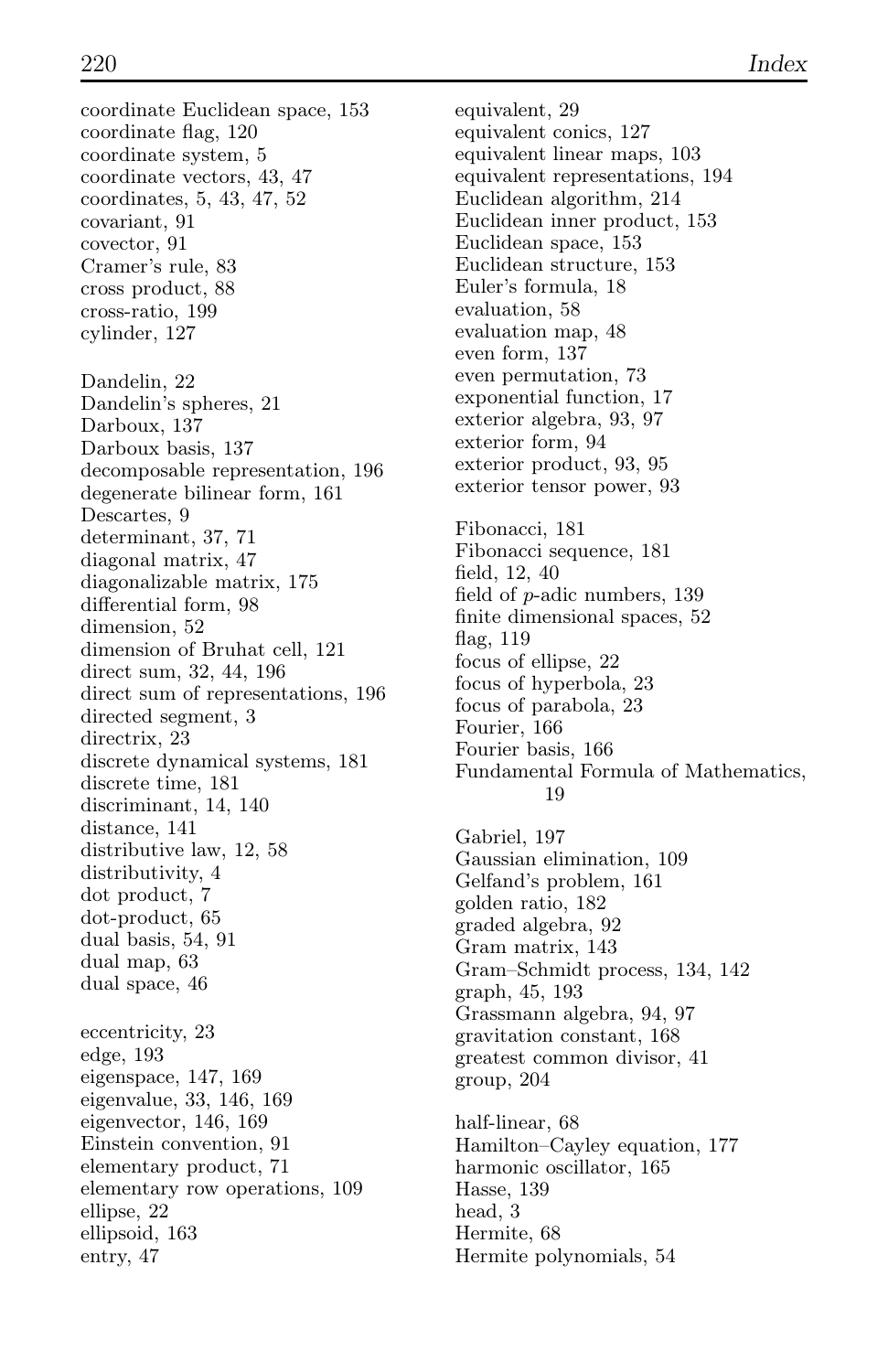Hermitian adjoint, 144 Hermitian adjoint form, 68 Hermitian conjugate matrix, 68 Hermitian form, 69 Hermitian inner product, 141 Hermitian isomorphic, 142 Hermitian operator, 144 Hermitian quadratic form, 69, 129 Hermitian space., 141 Hermitian-anti-symmetric form, 68 Hermitian-symmetric form, 68 Hilbert space, 141 homogeneity, 7 homogeneous system, 106 homomorphism, 41 homomorphism theorem, 50 hyperbola, 22 hyperplane, 108 hypersurface, 127 identity matrix, 61 identity permutation, 73 imaginary part, 11 imaginary unit, 11 inconsistent system, 111 indecomposable representation, 196 indices in inversion, 73 induction hypothesis, 53 inertia index, 125 Inertia Theorem, 28 injective, 44 inner product, 7 invariant subspace, 147 inverse matrix, 61 inverse transformation, 62 inversion of indices, 73 involution, 155 irreducible representation, 197 isometric Hermitian spaces, 142 isomorphic spaces, 44 isomorphism, 44 iterations of linear maps, 181 Jacobi matrix, 99 Jordan block, 35 Jordan canonical form, 174 Jordan cell, 174 Jordan normal form, 174 Jordan system, 35

kernel, 44 kernel of form, 126, 129 kinetic energy, 164

Kronecker delta, 91 Lagrange polynomials, 54 Laplace, 85 Laplace's formula, 85 law of cosines, 9 LDU decomposition, 118 leading coefficient, 110 leading entry, 110 leading minors, 132 left inverse, 104 length, 141 length of permutation, 73 linear combination, 4 linear dynamical systems, 181 linear form, 45, 57 linear function, 45, 57 linear map, 44 linear ODE, 181 linear recursion relation, 181 linear subspace, 43 linear transformation, 62 linearly dependent, 51 linearly independent, 51 Linnaeus, 29 lower triangular, 116 lower-triangular matrix, 47 LPU decomposition, 116 LU decomposition, 118 LUP decomposition, 119

Möbius band, 55 mathematical induction, 53 matrix, 47, 57 matrix entry, 57 matrix product, 58, 59 metric space, 141 Minkowski, 139 Minkowski–Hasse theorem, 139 minor, 81, 85 multi-index, 85 multiplication by scalar, 3 multiplication by scalars, 39 multiplicative, 12 multiplicity, 14

nilpotent operator, 171 non-degenerate bilinear form, 161 non-degenerate Hermitian form, 132 nontrivial linear combination, 51 normal form, 29 normal operator, 144, 157 null space, 44, 113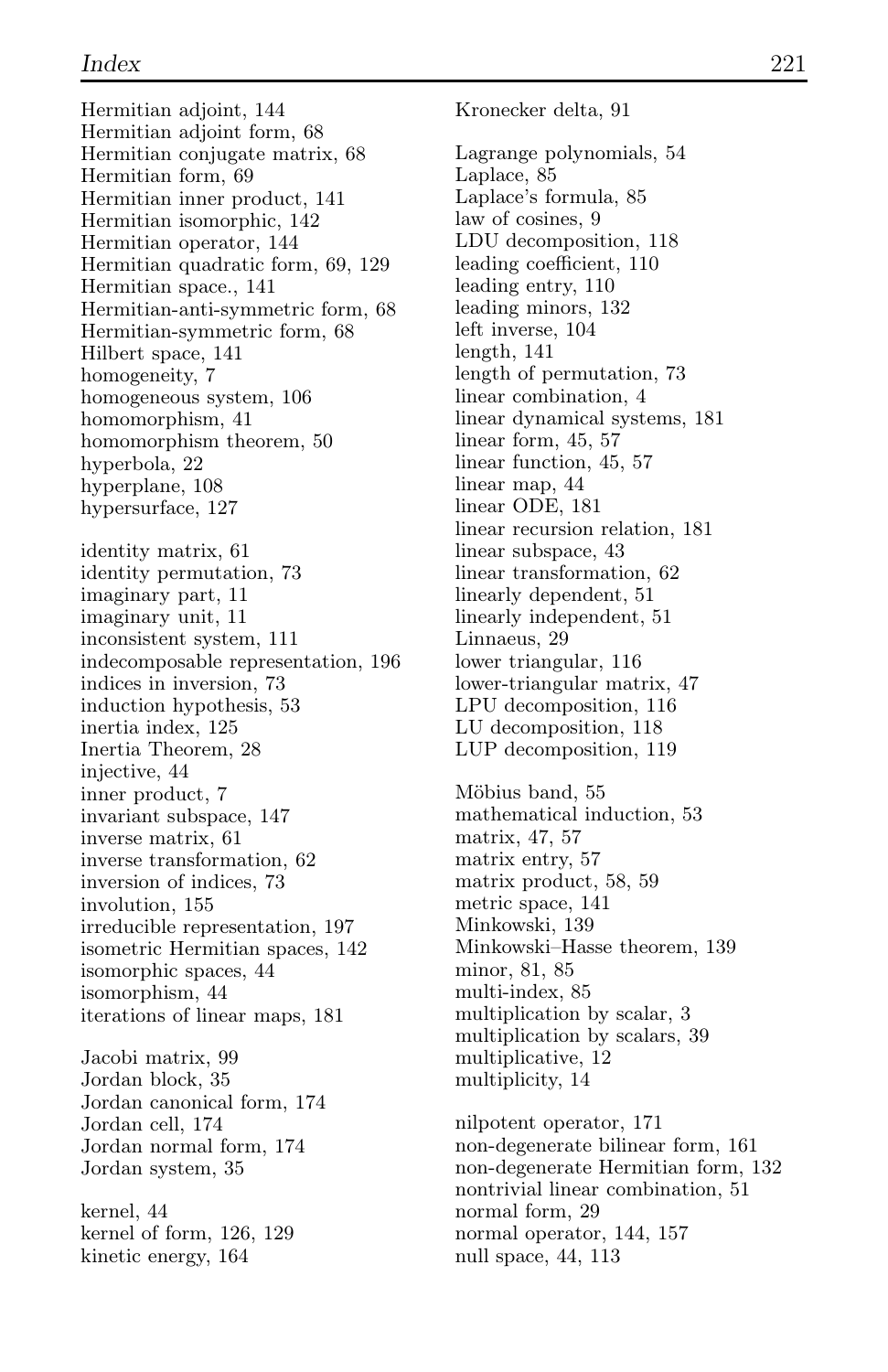odd form, 137 odd permutation, 73 ODE, 181 operator, 144 opposite coordinate flag, 120 opposite vector, 39 oriented graph, 193 orthogonal, 142 orthogonal basis, 123 orthogonal complement, 147 orthogonal diagonalization, 151 Orthogonal Diagonalization Theorem, 161 representation, 193 orthogonal projection, 143 orthogonal projector, 145 orthogonal transformation, 153 orthogonal vectors, 9 orthonormal basis, 133, 142, 153 parabola, 27 partition, 173 Pascal's triangle, 209 pendulum, 168 permutation, 71 permutation matrix, 116 Pfaffian, 97 phase plane, 165 pivot, 110 Plücker, 88 Plücker coordinates, 106 Plücker identity, 88 PLU decomposition, 119 polar, 13 polar decomposition, 152 polylinear form, 89 positive definite, 124 positive operator, 151 positivity, 7 potential energy, 164 power of matrix, 63 principal axes, 25, 163 principal minor, 125 projection, 142 Pythagorean theorem, 9 q-factorial, 121, 216 quadratic curve, 21 quadratic form, 23, 31, 67 quadratic formula, 14 quiver, 193 quotient space, 48 range, 44 rank, 31, 101

rank of linear system, 106 rank of matrix, 103 real normal operators, 154 real part, 11 real spectral theorem, 157 real vector space, 40 realification, 155 reduced row echelon form, 110 reducible representation, 197 reflection, 204 regular nilpotent, 171 right inverse, 104 root of unity, 15 root space, 170 root system, 205 row echelon form, 110 row echelon form of rank r, 110 row space, 113 scalar, 39, 40 scalar product, 7 semiaxes, 163 semiaxis of ellipse, 26 sesquilinear form, 68, 129 sign of permutation, 71 similarity, 169 similarity transformation, 62 simple problems, 37 simple quiver, 197 singular value decomposition, 152 skew-comutative, 93, 96 span, 51 spectral theorem, 146 spectrum, 33, 161 square matrix, 47, 61 square root, 15, 151 standard basis, 51 standard coordinate flag, 119 standard coordinate space, 43 standard Euclidean space, 69 standard Hermitian space, 69 subrepresentation, 197 subspace, 43 surjective, 44 Sylvester, 132 symmetric algebra, 93 symmetric bilinear form, 66, 123 symmetric matrix, 66 symmetric operator, 157 symmetric tensor power, 92 symmetricity, 7